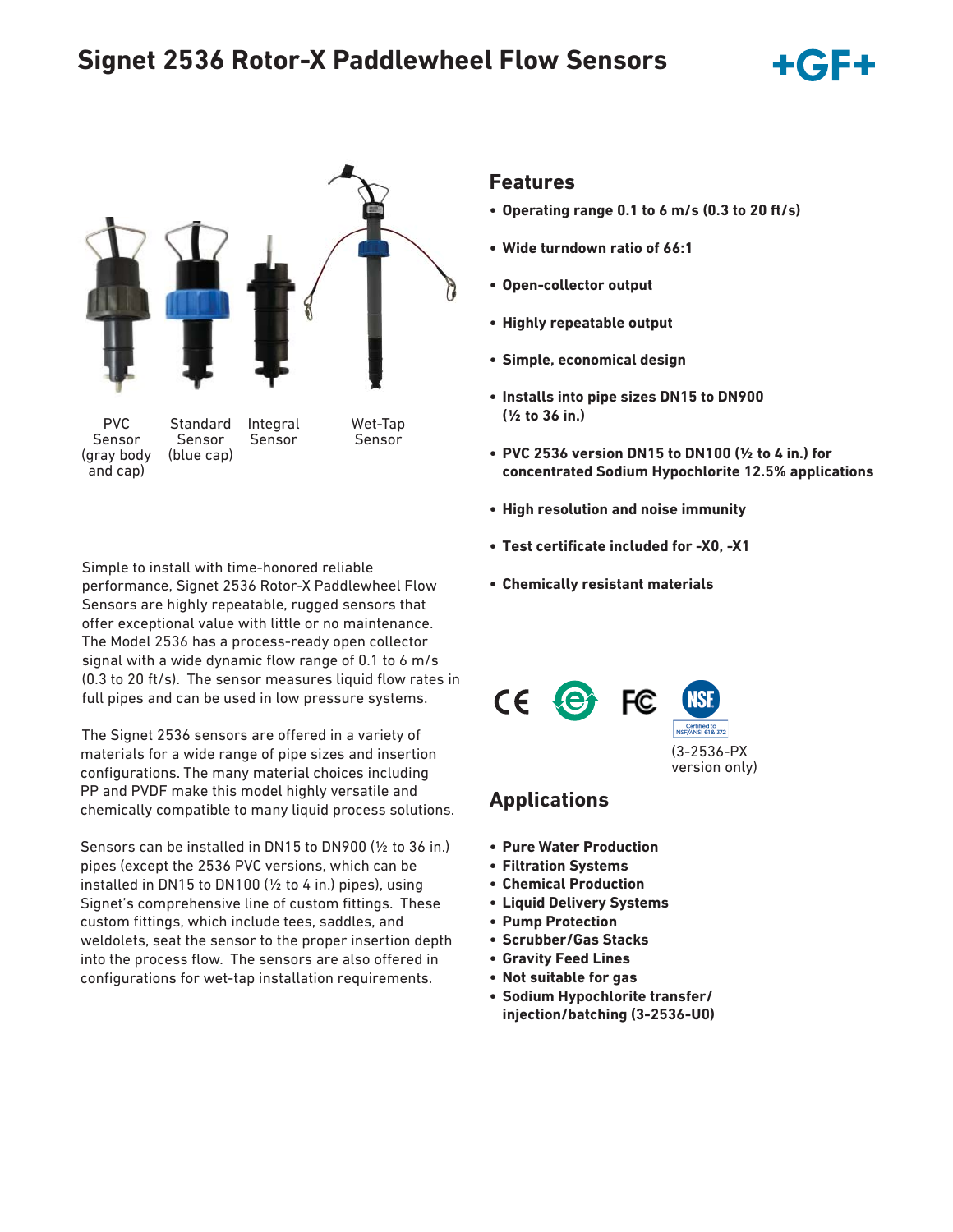# **Specifications**

| <b>General</b>                                          |                                                                                        |                                                                                                             |                                           |                                                             |  |  |  |
|---------------------------------------------------------|----------------------------------------------------------------------------------------|-------------------------------------------------------------------------------------------------------------|-------------------------------------------|-------------------------------------------------------------|--|--|--|
| <b>Operating Range</b>                                  |                                                                                        | $0.1$ to 6 m/s                                                                                              | $0.3$ to 20 ft/s                          |                                                             |  |  |  |
| Pipe Size Range                                         |                                                                                        | <b>DN15 to DN900</b>                                                                                        | $\frac{1}{2}$ to 36 in.                   |                                                             |  |  |  |
| <b>PVC</b>                                              |                                                                                        | DN15 to DN100                                                                                               | $\frac{1}{2}$ to 4 in.                    |                                                             |  |  |  |
| Linearity                                               |                                                                                        |                                                                                                             | $±1\%$ of max. range @ 25 °C (77 °F)      |                                                             |  |  |  |
| Repeatability                                           |                                                                                        |                                                                                                             | $\pm 0.5\%$ of max. range @ 25 °C (77 °F) |                                                             |  |  |  |
|                                                         | Min. Reynolds Number Required                                                          | 4500                                                                                                        |                                           |                                                             |  |  |  |
| <b>Wetted Materials</b>                                 |                                                                                        |                                                                                                             |                                           |                                                             |  |  |  |
| Sensor Body                                             |                                                                                        | Glass-filled PP (black), PVDF (natural) or PVC (gray)                                                       |                                           |                                                             |  |  |  |
| 0-rings                                                 |                                                                                        | FKM (std) optional EPR (EPDM) or FFKM                                                                       |                                           |                                                             |  |  |  |
| <b>Rotor Pin</b>                                        |                                                                                        | Titanium, Hastelloy-C or PVDF; optional Ceramic, Tantalum or Stainless Steel                                |                                           |                                                             |  |  |  |
| Rotor                                                   |                                                                                        | Black PVDF or Natural PVDF; optional ETFE, with or w/o carbon fiber reinforced PTFE<br>sleeve for rotor pin |                                           |                                                             |  |  |  |
| <b>Electrical</b>                                       |                                                                                        |                                                                                                             |                                           |                                                             |  |  |  |
| Frequency                                               |                                                                                        | 49 Hz per m/s nominal                                                                                       |                                           | 15 Hz per ft/s nominal                                      |  |  |  |
| Supply Voltage                                          |                                                                                        | 5 to 24 VDC ±10%, regulated                                                                                 |                                           |                                                             |  |  |  |
| <b>Supply Current</b>                                   |                                                                                        | <1.5 mA @ 3.3 to 6 VDC                                                                                      |                                           | <20 mA @ 6 to 24 VDC                                        |  |  |  |
| Output Type                                             |                                                                                        |                                                                                                             | Open collector, sinking 10 mA max.        |                                                             |  |  |  |
| Cable Type                                              |                                                                                        | 2-conductor twisted pair with shield, 22 AWG                                                                |                                           |                                                             |  |  |  |
| Cable Length                                            |                                                                                        |                                                                                                             |                                           | 7.6 m (25 ft) can be extended up to 305 m (1000 ft) maximum |  |  |  |
|                                                         | Max. Temperature/Pressure Rating - Standard and Integral Sensor                        |                                                                                                             |                                           |                                                             |  |  |  |
|                                                         | PP                                                                                     | 12.5 bar @ 20 °C                                                                                            |                                           | 180 psi @ 68 °F                                             |  |  |  |
|                                                         |                                                                                        | 1.7 bar @ 85 °C                                                                                             |                                           | 25 psi @185°F                                               |  |  |  |
|                                                         | <b>PVDF</b>                                                                            | 14 bar @ 20 °C                                                                                              |                                           | 200 psi @ 68 °F                                             |  |  |  |
|                                                         |                                                                                        | 1.7 bar @ 85 °C                                                                                             |                                           | 25 psi @ 185 °F                                             |  |  |  |
|                                                         | <b>PVC</b>                                                                             | 12.5 bar @ 20 °C                                                                                            |                                           | 180 psi @ 68 °F                                             |  |  |  |
|                                                         |                                                                                        | 6.9 bar @ 60 °C                                                                                             |                                           | 100 psi @ 140 °F                                            |  |  |  |
|                                                         | <b>Operating Temperature</b>                                                           |                                                                                                             |                                           |                                                             |  |  |  |
|                                                         | PP                                                                                     | $-18$ °C to 85 °C                                                                                           |                                           | 0 °F to 185 °F                                              |  |  |  |
|                                                         | <b>PVDF</b>                                                                            | $-18$ °C to 85 °C                                                                                           |                                           | $0 °F$ to 185 $°F$                                          |  |  |  |
|                                                         | <b>PVC</b>                                                                             | 0 °C to 50 °C                                                                                               |                                           | 32 °F to 122 °F                                             |  |  |  |
| Max. Temperature/Pressure Rating - Wet-Tap Sensor<br>PP |                                                                                        | 7 bar @ 20 °C                                                                                               |                                           | 100 psi @ 68 °F                                             |  |  |  |
|                                                         |                                                                                        | 1.4 bar @ 60 °C                                                                                             |                                           | 20 psi @ 140 °F                                             |  |  |  |
|                                                         |                                                                                        |                                                                                                             |                                           |                                                             |  |  |  |
|                                                         | <b>Operating Temperature</b>                                                           | -18 °C to 60 °C                                                                                             |                                           | 0 °F to 140 °F                                              |  |  |  |
| Rating                                                  | Max. Wet-Tap Sensor Removal                                                            | 1.7 bar @ 22 °C                                                                                             |                                           | 25 psi @ 72 °F                                              |  |  |  |
| <b>Shipping Weight</b>                                  |                                                                                        |                                                                                                             |                                           |                                                             |  |  |  |
|                                                         | $3 - 2536 - X0$                                                                        | $0.454$ kg                                                                                                  |                                           | 1.00lb                                                      |  |  |  |
|                                                         | $3 - 2536 - X1$                                                                        | 0.476 kg                                                                                                    |                                           | 1.05lb                                                      |  |  |  |
|                                                         | $3 - 2536 - X2$                                                                        | $0.680$ kg                                                                                                  |                                           | $1.50$ lb                                                   |  |  |  |
|                                                         | 3-2536-X3                                                                              | $0.780$ kg                                                                                                  |                                           | 1.72 lb                                                     |  |  |  |
|                                                         | 3-2536-X4                                                                              | $0.800$ kg                                                                                                  |                                           | 1.76 lb                                                     |  |  |  |
|                                                         | 3-2536-X5                                                                              | $0.880$ kg                                                                                                  |                                           | 1.94 lb                                                     |  |  |  |
| 3-8512-X0<br>3-8512-X1                                  |                                                                                        | $0.35$ kg<br>$0.37$ kg                                                                                      |                                           | $0.77$ lb<br>$0.81$ lb                                      |  |  |  |
| <b>Standards and Approvals</b>                          |                                                                                        |                                                                                                             |                                           |                                                             |  |  |  |
|                                                         |                                                                                        |                                                                                                             |                                           |                                                             |  |  |  |
|                                                         | CE, FCC, NSF (3-2536-PX only)<br>RoHS compliant, China RoHS                            |                                                                                                             |                                           |                                                             |  |  |  |
|                                                         | Manufactured under ISO 9001 for Quality and ISO 14001 for Environmental Management and |                                                                                                             |                                           |                                                             |  |  |  |
|                                                         | OHSAS 18001 for Occupational Health and Safety                                         |                                                                                                             |                                           |                                                             |  |  |  |

See Temperature and Pressure Graphs for more information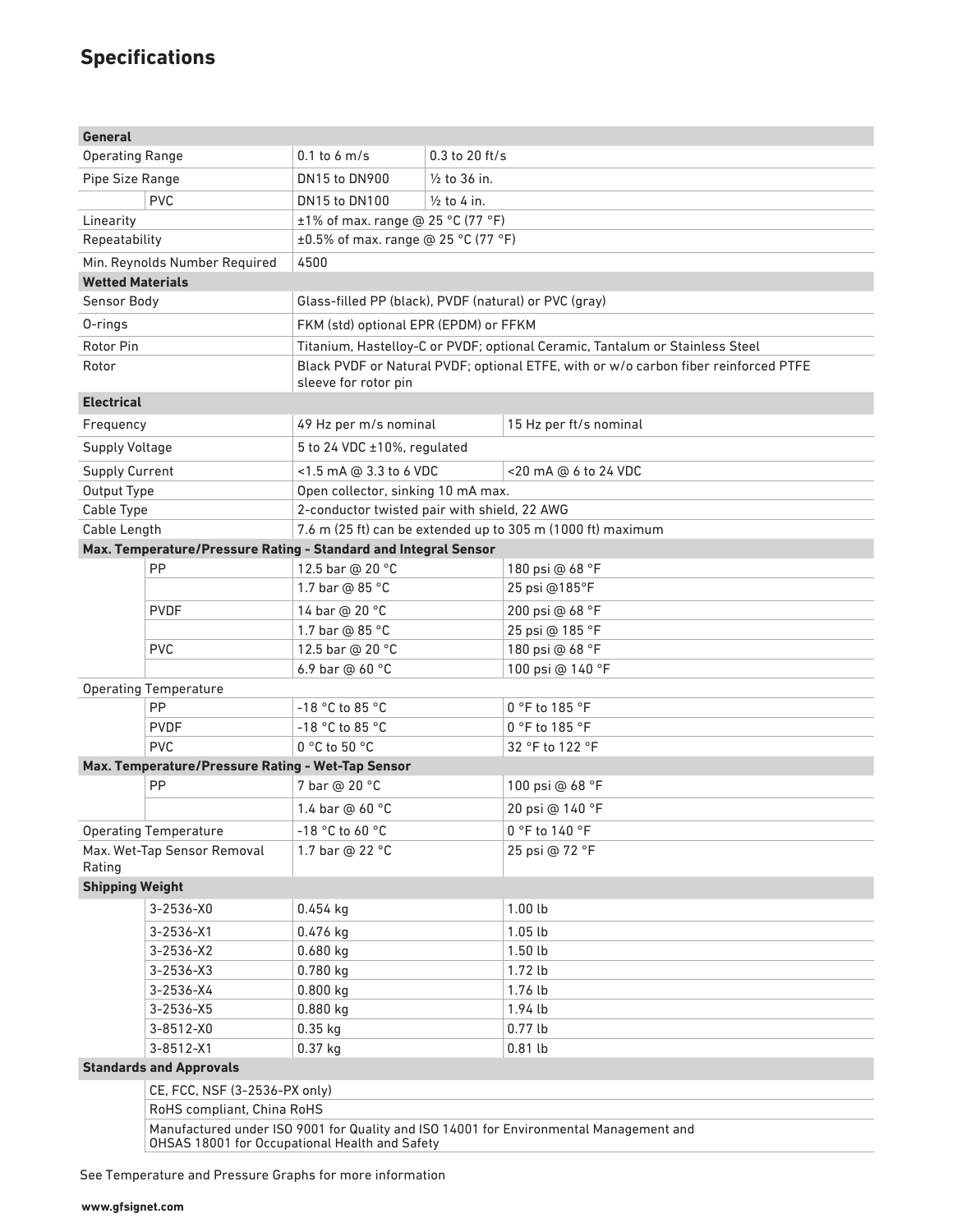## **Dimensions**

#### Standard Mount

#### PVC Mount (0.5 to 4 in. pipe range only)

53.3 mm (2.1 in.) 26.7 mm (1.05 in.) **-X0 thru -X2** 

**0.5 to 4 in.**  $-X0 = 104$  mm (4.1 in.) **5 to 8 in.**  $\vert$  -X1 = 137 mm (5.4 in.) **10 in. and up**  $-x2 = 213$  mm (8.4 in.)

**Pipe range**

Integral Mount (shown with Transmitter sold separately)

**Wet-Tap Mount Sensor with 3519 Wet-Tap Valve** (See 3519 product page for more information).



**Pipe range**

**0.5 to 4 in.**  $-Y0 = 152$  mm (6.0 in.) **5 to 8 in.**  $-Y1 = 185$  mm (7.3 in.)





| Pipe range     |                             |  |
|----------------|-----------------------------|--|
| $0.5$ to 4 in. | $-P3 = 297$ mm (11.7 in.)   |  |
| 5 to 8 in.     | $-P4 = 333$ mm $(13.1$ in.) |  |
| 10 in. and up  | $-P5 = 409$ mm (16.1 in.)   |  |



For overview of Wet-Tap System, see 3519 product page

### **Application Tips**

- Use the Conduit Adapter Kit to protect the cable-to-sensor connection when used in outdoor environments. See Accessories section for more information.
- Use a sleeved rotor in abrasive liquids to reduce wear.
- Sensor plug can be used to plug installation fitting after extraction of sensor from pipe.
- For liquids containing ferrous particles, use Signet Magmeters.
- For systems with components of more than one material, the maximum temperature/pressure specification must always be referenced to the component with the lowest rating.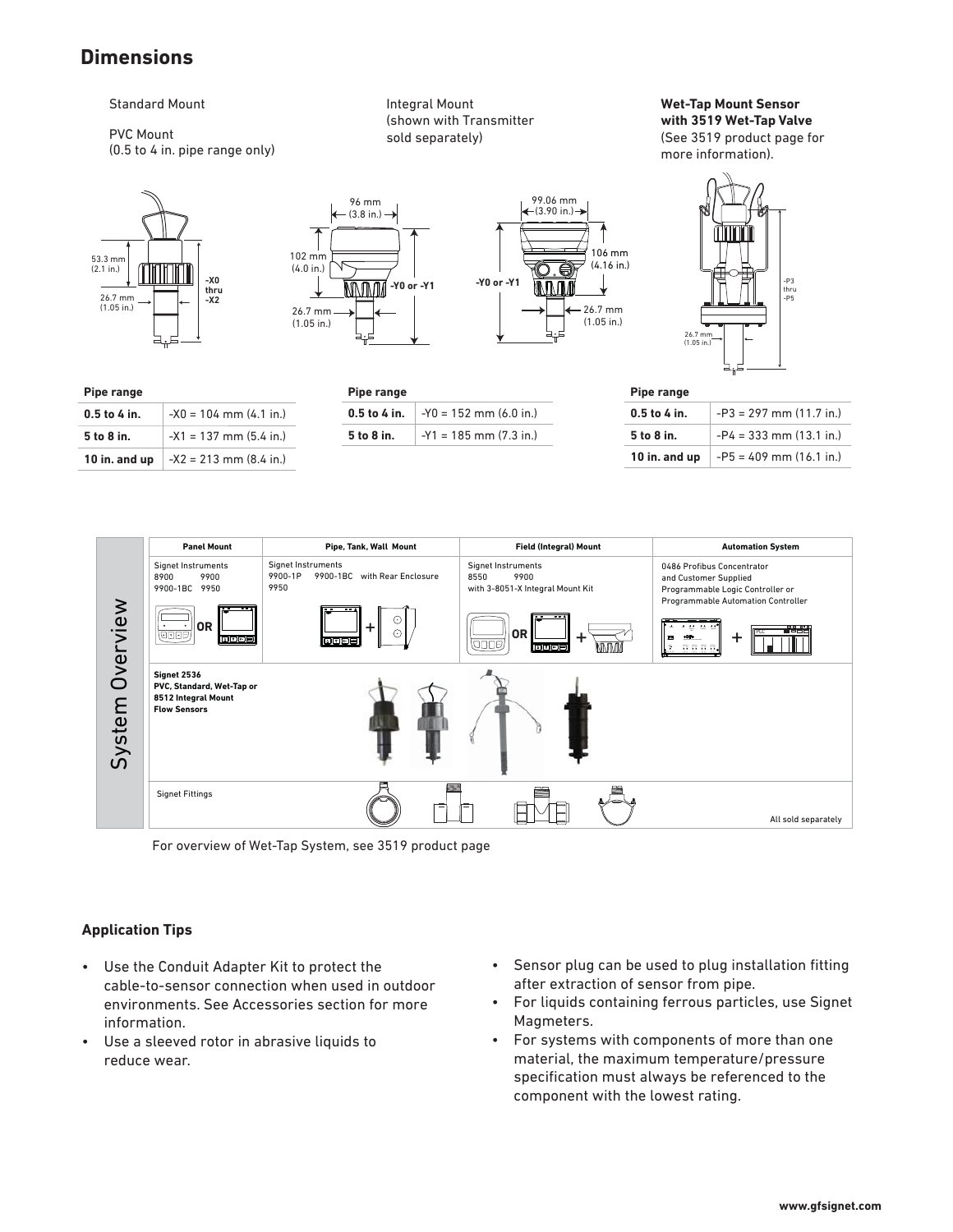## **Temperature/Pressure Graphs**

#### **Note:**

The pressure/temperature graphs are specifically for the Signet sensor. During system design the specifications of all components must be considered. In the case of a metal piping system, a plastic sensor will reduce the system specification. When using a PVDF sensor in a PVC piping system, the fitting will reduce the system specification.



#### **Ordering Notes**

- 1) Most common part number combinations shown. For all other combinations contact factory.
- 2) Other rotor and pin materials are available for purchase from the factory and can be easily replaced in the field. See Accessories section.

### **Ordering Information**

#### **Model 2536 Standard Mount Paddlewheel**

When choosing this style of sensor, the instrument can be mounted nearby on a pipe or wall or in a remote location up to 305 m (1000 ft) by connecting the sensor through a standard 3-8050-1 universal junction box. Standard cable length is 7.6 m (25 ft). Use Signet fittings for proper seating of the sensor into the process flow.

|                                        | Mfr. Part No.                                    | Code        | <b>Body</b>   | <b>Rotor</b>      | <b>Pin Material</b> |  |  |
|----------------------------------------|--------------------------------------------------|-------------|---------------|-------------------|---------------------|--|--|
|                                        | Flow Sensor for use with remote mount instrument |             |               |                   |                     |  |  |
| DN15 to DN100 - $\frac{1}{2}$ to 4 in. |                                                  |             |               |                   |                     |  |  |
|                                        | 3-2536-P0                                        | 198 840 143 | Polypropylene | <b>Black PVDF</b> | Titanium            |  |  |
|                                        | $3 - 2536 - T0$                                  | 198 840 149 | Natural PVDF  | Natural PVDF      | Natural PVDF        |  |  |
|                                        | $3 - 2536 - U0$                                  | 159 001 843 | <b>PVC</b>    | Sleeved FTFF      | Titanium            |  |  |
|                                        | $3 - 2536 - V0$                                  | 198 840 146 | Natural PVDF  | Natural PVDF      | Hastelloy-C         |  |  |
| DN125 to DN 200 - 5 to 8 in            |                                                  |             |               |                   |                     |  |  |
|                                        | 3-2536-P1                                        | 198 840 144 | Polypropylene | <b>Black PVDF</b> | Titanium            |  |  |
|                                        | $3 - 2536 - V1$                                  | 198 840 147 | Natural PVDF  | Natural PVDF      | Hastelloy-C         |  |  |
|                                        | DN250 to DN900 - 10 to 36 in.                    |             |               |                   |                     |  |  |
|                                        | $3 - 2536 - P2$                                  | 198 840 145 | Polypropylene | <b>Black PVDF</b> | Titanium            |  |  |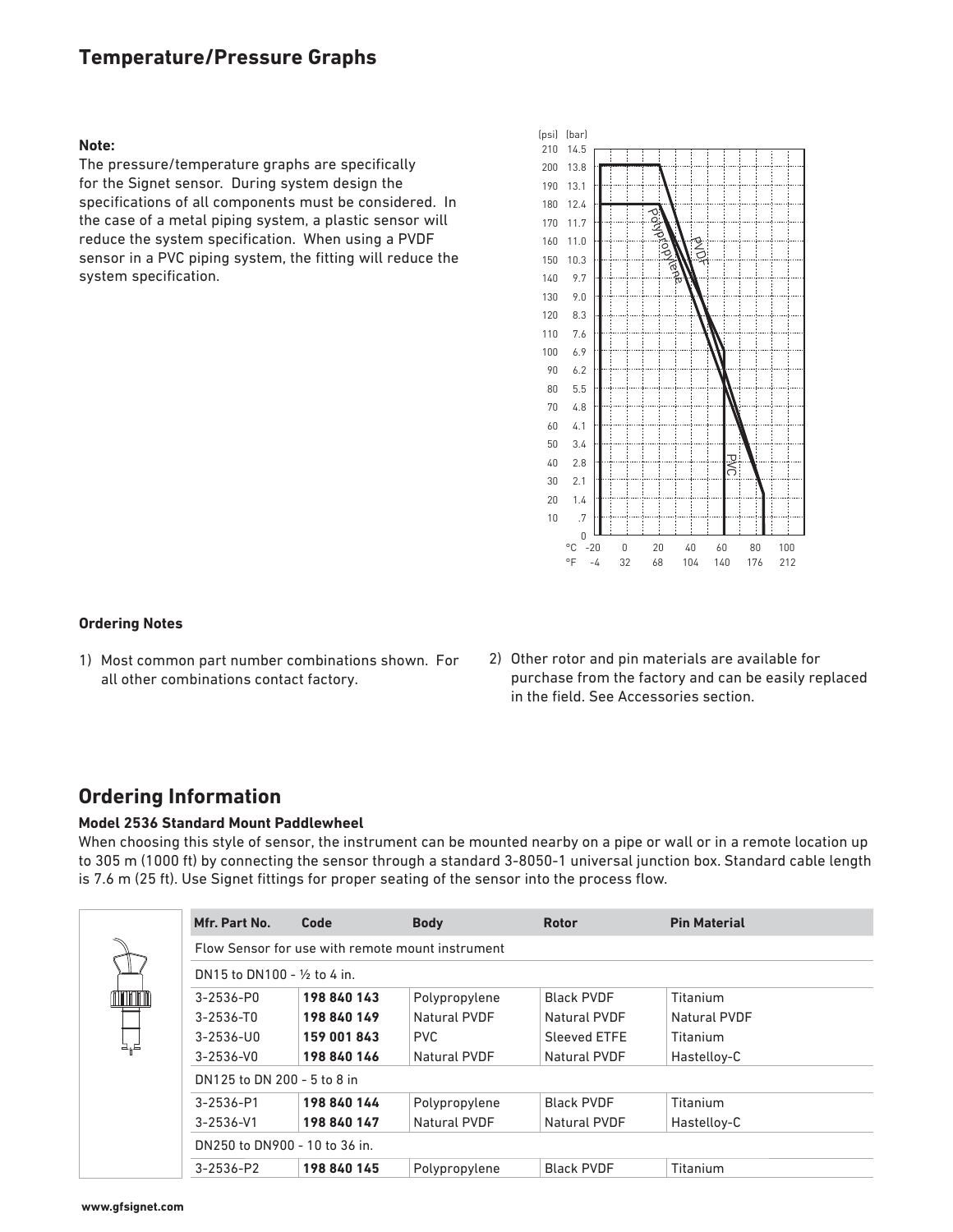## **Ordering Information (continued)**

#### **Model 2536 Integral Mount Paddlewheel**

When choosing this style of sensor, the instrument is mounted directly onto the sensor for a local display. See guidelines below for instructions.

| Mfr. Part No.                          | Code                        | <b>Body</b>    | <b>Rotor</b>      | <b>Pin Material</b>                                                                                      |  |  |
|----------------------------------------|-----------------------------|----------------|-------------------|----------------------------------------------------------------------------------------------------------|--|--|
|                                        | Mount Kit (sold separately) |                |                   | Flow sensor for integral mounting on the 8150 or 9900 instrument using the 3-8051-X Flow Sensor Integral |  |  |
| DN15 to DN100 - $\frac{1}{2}$ to 4 in. |                             |                |                   |                                                                                                          |  |  |
| 3-8512-P0                              | 198 864 513                 | Polypropylene  | <b>Black PVDF</b> | Titanium                                                                                                 |  |  |
| $3 - 8512 - T0$                        | 198 864 518                 | Natural PVDF** | Natural PVDF      | Natural PVDF                                                                                             |  |  |
| $3 - 8512 - V0$                        | 198 864 516                 | Natural PVDF** | Natural PVDF      | Hastelloy-C                                                                                              |  |  |
| DN125 to DN200 - 5 to 8 in. (PP only)  |                             |                |                   |                                                                                                          |  |  |
| 3-8512-P1                              | 198 864 514                 | Polypropylene  | <b>Black PVDF</b> | Titanium                                                                                                 |  |  |

\*\*Natural PVDF available ½ in. to 4 in. only

#### Guidelines: Combining a 2536 integral mount flow sensor with an integrally mounted instrument

Once an integral mount sensor is chosen, it can be mounted directly to a field mount transmitter by following these guidelines:

- a) Order the 3-8051-X flow sensor integral mounting kit (sold separately) to connect the sensor to an instrument.
- b) Order a field mount transmitter (sold separately). The following part number is compatible: 3-9900-1.
- c) Assembling the sensor with the integral adapter and instrument is quick and simple.

### **Model 2536 Wet-Tap Mount Paddlewheel Flow Sensor**

When choosing this style of sensor, the instrument can be mounted nearby on a pipe or wall or in a remote location up to 305 m (1000 ft) by connecting the sensor through a standard 3-8050-1 universal junction box. Standard cable length is 7.6 m (25 ft). This style of sensor uses the 3519 Wet-Tap valve only (see individual product page for more information).

| <b>don'n</b> | Mfr. Part No.                                                                  | Code        | <b>Body</b>   | <b>Rotor</b>      | <b>Pin Material</b> |  |  |
|--------------|--------------------------------------------------------------------------------|-------------|---------------|-------------------|---------------------|--|--|
|              | Flow Sensor for wet-tap mounting with the 3519 Wet-Tap Valve (sold separately) |             |               |                   |                     |  |  |
|              | DN15 to DN100 - $\frac{1}{2}$ to 4 in.                                         |             |               |                   |                     |  |  |
| 8            | $3 - 2536 - P3$                                                                | 159 000 758 | Polypropylene | Black PVDF        | Titanium            |  |  |
|              | DN125 to DN200 - 5 to 8 in.                                                    |             |               |                   |                     |  |  |
|              | 3-2536-P4                                                                      | 159 000 759 | Polypropylene | Black PVDF        | Titanium            |  |  |
|              | DN250 to DN900 - 10 to 36 in.                                                  |             |               |                   |                     |  |  |
|              | 3-2536-P5                                                                      | 159 000 760 | Polypropylene | <b>Black PVDF</b> | Titanium            |  |  |

#### **Guideline: Combining a 2536 Wet-Tap Sensor with a 3519 Wet-Tap Valve**

- a) Once a sensor is chosen, it can be mounted in a 3519 Wet-Tap Valve (sold separately)
- b) Assembling a sensor with a 3519 Wet-Tap valve is quick and simple. These parts can also be ordered as complete assemblies. See 3519 product page.

#### **Model 2536 Ordering Notes**

 Other rotor and pin materials are available for purchase from the factory and can be easily replaced in the field. See Accessories section.

**Please refer to Wiring, Installation, Accessories and Fittings sections for more information.**